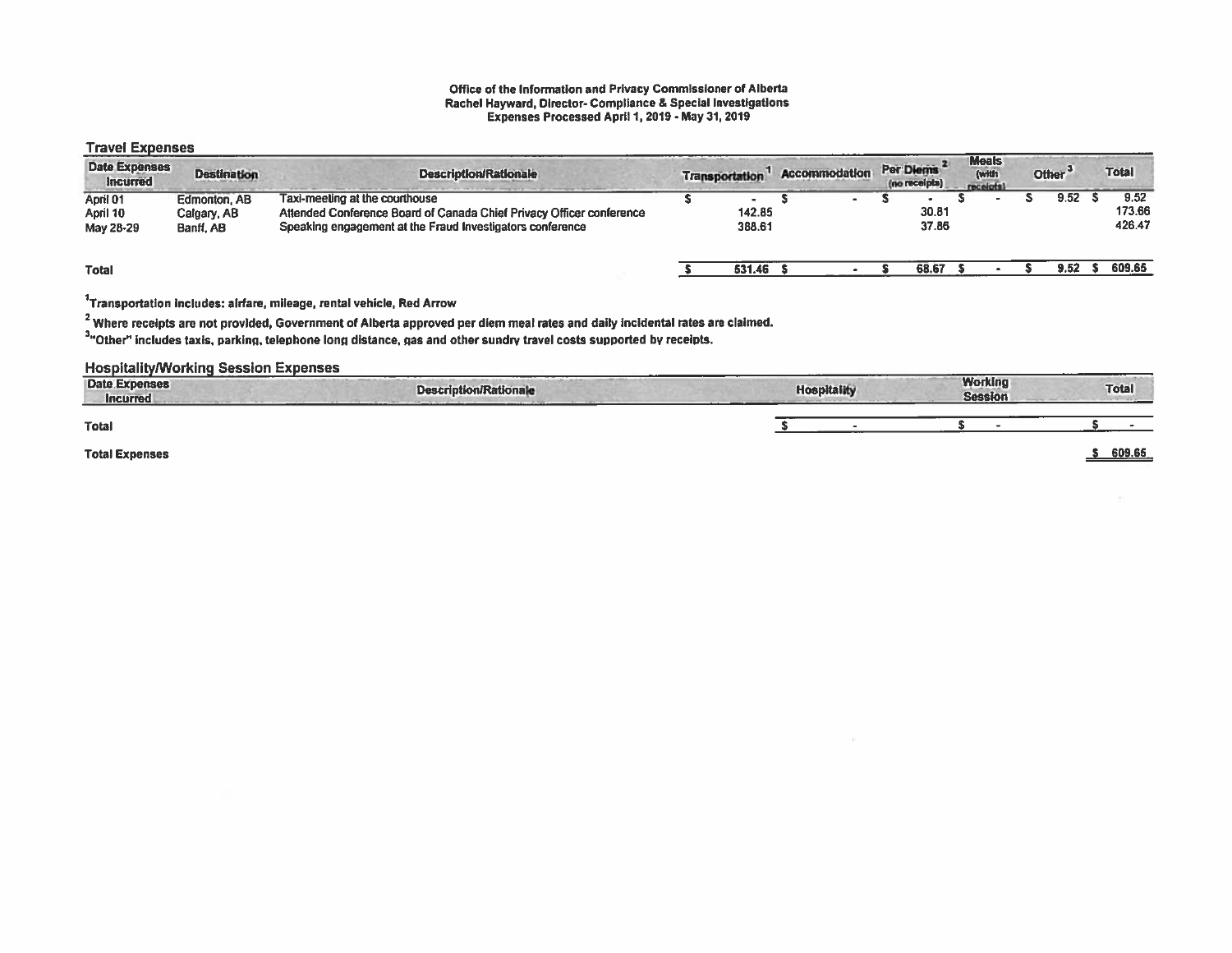

 $+10.00$ <br> $+18$ <br> $+18$ <br> $+18$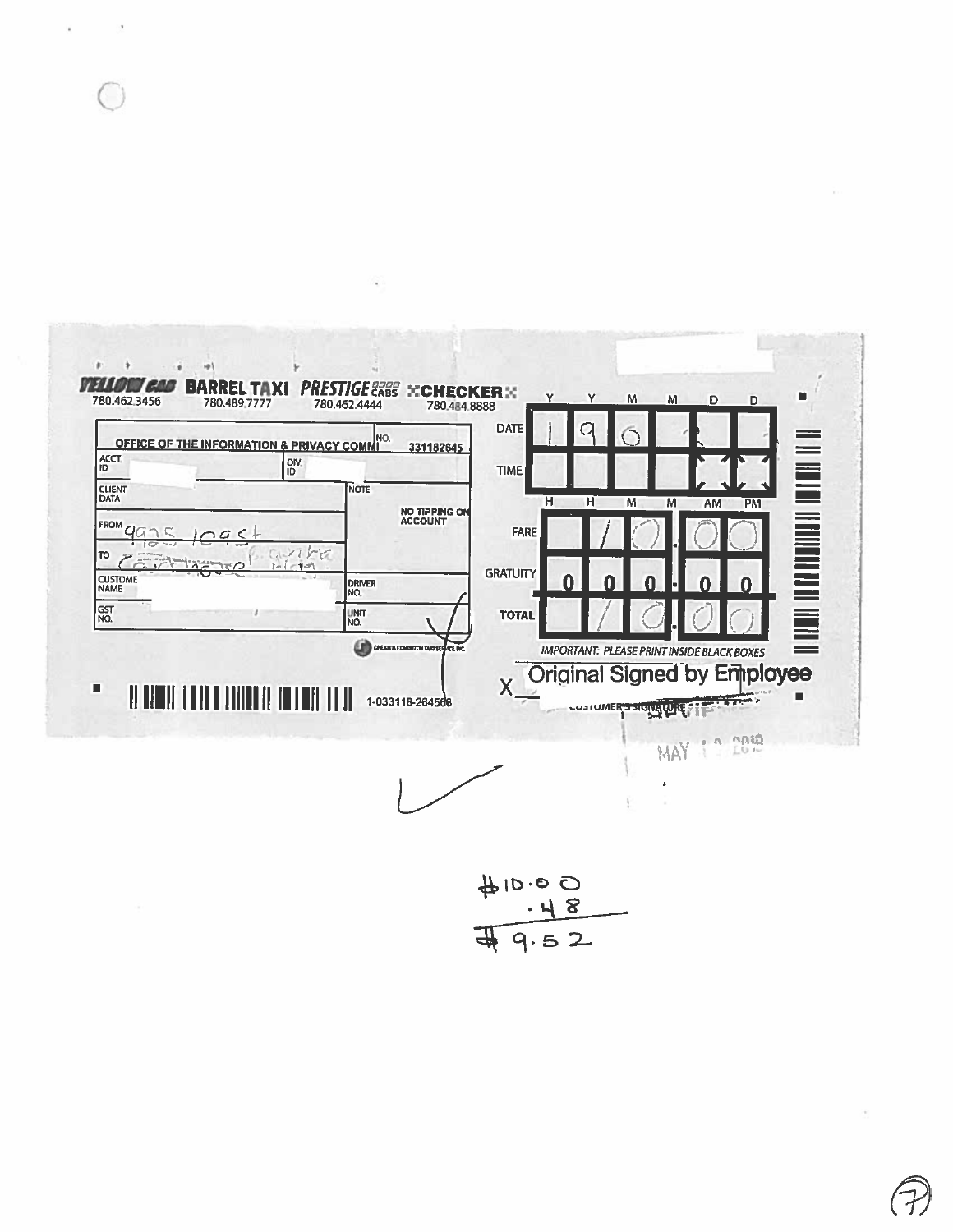### Office of the Information and Privacy Commissioner of Alberta Rachel Hayward, Director- Compliance & Special Investigations Expenses Processed June11, 2019- July 31, 2019

Travel Expenses

| <b>Date Expenses</b><br><b>Incurred</b> | <b>Destination</b> | <b>Description/Rationale</b>                                              | Transportation | <b>Accommodation</b> | Per Diems <sup>2</sup><br>(no receipts) | <b>Meals</b><br>(with<br>receipts) |  | Other <sup>3</sup> | <b>Total</b> |
|-----------------------------------------|--------------------|---------------------------------------------------------------------------|----------------|----------------------|-----------------------------------------|------------------------------------|--|--------------------|--------------|
| July 17-18                              | Calgary, AB        | Meeting in the OIPC Calgary Office & meeting with Alberta Health Services | 287.61         | 163.24               | 59.38                                   |                                    |  |                    | 510.23       |
| <b>Total</b>                            |                    |                                                                           | 287.61         | 163.24               | 59.38                                   |                                    |  |                    | 510.23       |

# 1Transportation includes: airfare, mileage, rental vehicle, Red Arrow

<sup>2</sup> Where receipts are not provided, Government of Alberta approved per diem meal rates and daily incidental rates are claimed.

3'Other" includes taxis, parking, telephone long distance, gas and other sundry travel costs supported by receipts.

HospitalitylWorking Session Expenses

| Date Expenses<br>Incurred | .<br>---------<br><b>Description/Rationale</b> | <b>Hospitality</b> | <b>Working</b><br><b>Session</b> | Total  |
|---------------------------|------------------------------------------------|--------------------|----------------------------------|--------|
| <b>Total</b>              |                                                |                    |                                  |        |
| <b>Total Expenses</b>     |                                                |                    |                                  | 510.23 |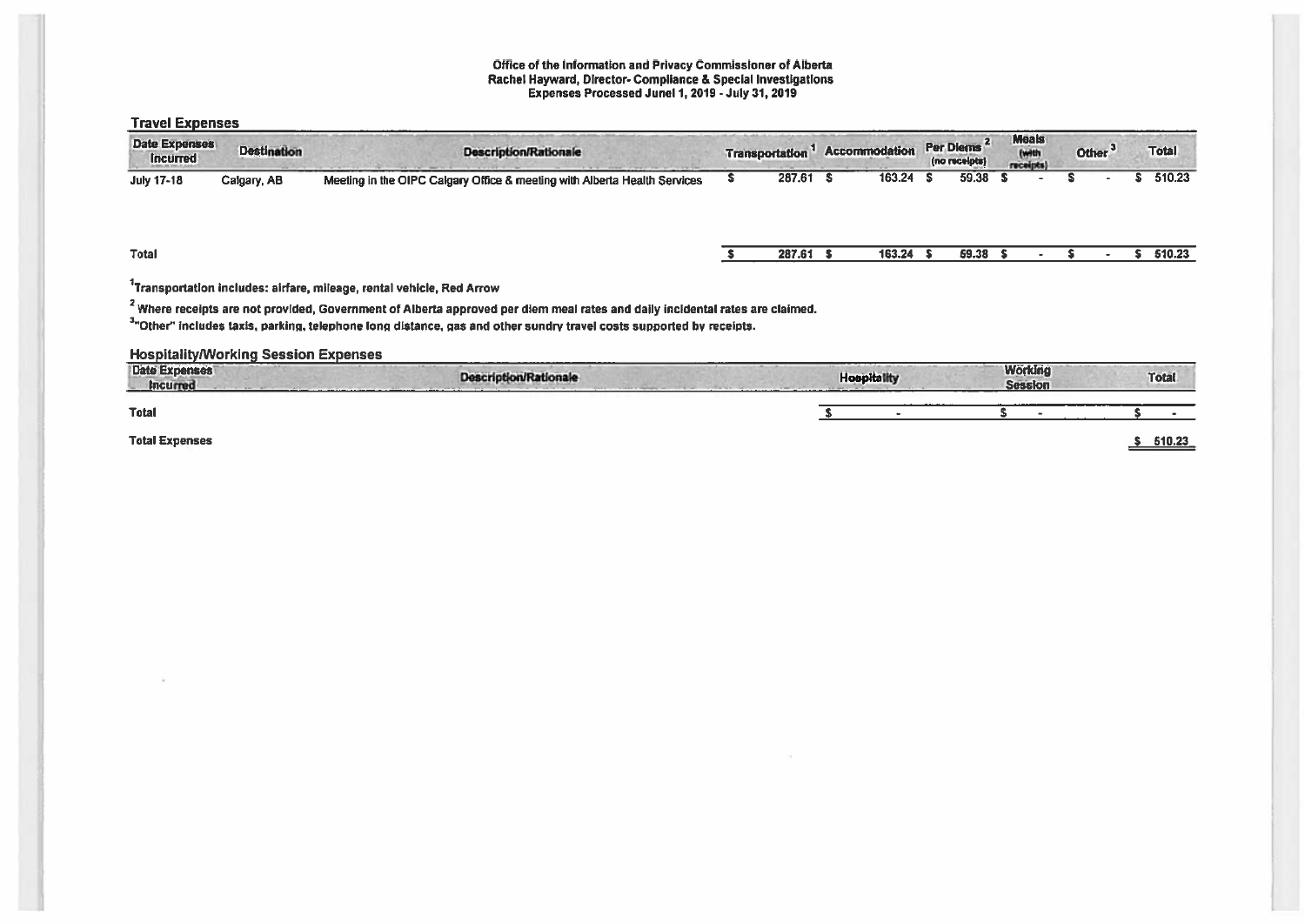

|                             |                                | $07-18-19$                                       |
|-----------------------------|--------------------------------|--------------------------------------------------|
| <b>Rachel Hayward</b>       | Folio No.<br>: 113312          | Room No.: 706                                    |
| Suite 410 9925-109th Street | A/R Number<br>÷                | 07-17-19<br>Arrival<br>$\mathbb{R}^{\mathbb{Z}}$ |
| <b>Edmonton AB T5K 2J8</b>  | Group Code<br>÷                | Departure<br>07-18-19<br>$\sim$ $\sim$           |
| Canada                      | Company<br>: Government Canada | Conf. No. :<br>48353212                          |
|                             | Membership No.:                | <b>IMCGV</b><br>Rate Code:                       |
|                             | G.S.T #894823004RT000          | Page No. :<br>1 of $1$                           |

| <b>Date</b>    |                             | <b>Description</b> |                | <b>Charges</b> | <b>Credits</b> |
|----------------|-----------------------------|--------------------|----------------|----------------|----------------|
| 07-17-19       | *Accommodation              |                    |                | 154.00         |                |
| 07-17-19       | Tourism Levy and Hotel Fees |                    |                | 6.16           |                |
| $07 - 17 - 19$ | 2 % CTR                     |                    |                | 3.08           |                |
| $07 - 17 - 19$ | GST 5% 89482-3004           |                    |                | 7.85           |                |
| 07-18-19       | <b>MasterCard</b>           | XXXXXXXXX.         |                |                | 171.09         |
|                |                             |                    | <b>Total</b>   | 171.09         | 171.09         |
|                |                             |                    | <b>Balance</b> | 0.00           |                |

### Guest Signature:

I have received the goods and / or services in the amount shown herein. I agree that my liability for this bill is not waived and agree to be held personally liable in the event that the indicated person, company, or assoc

 $# 163.24$  $P$ d $\cdot$ l $P$ l $\#$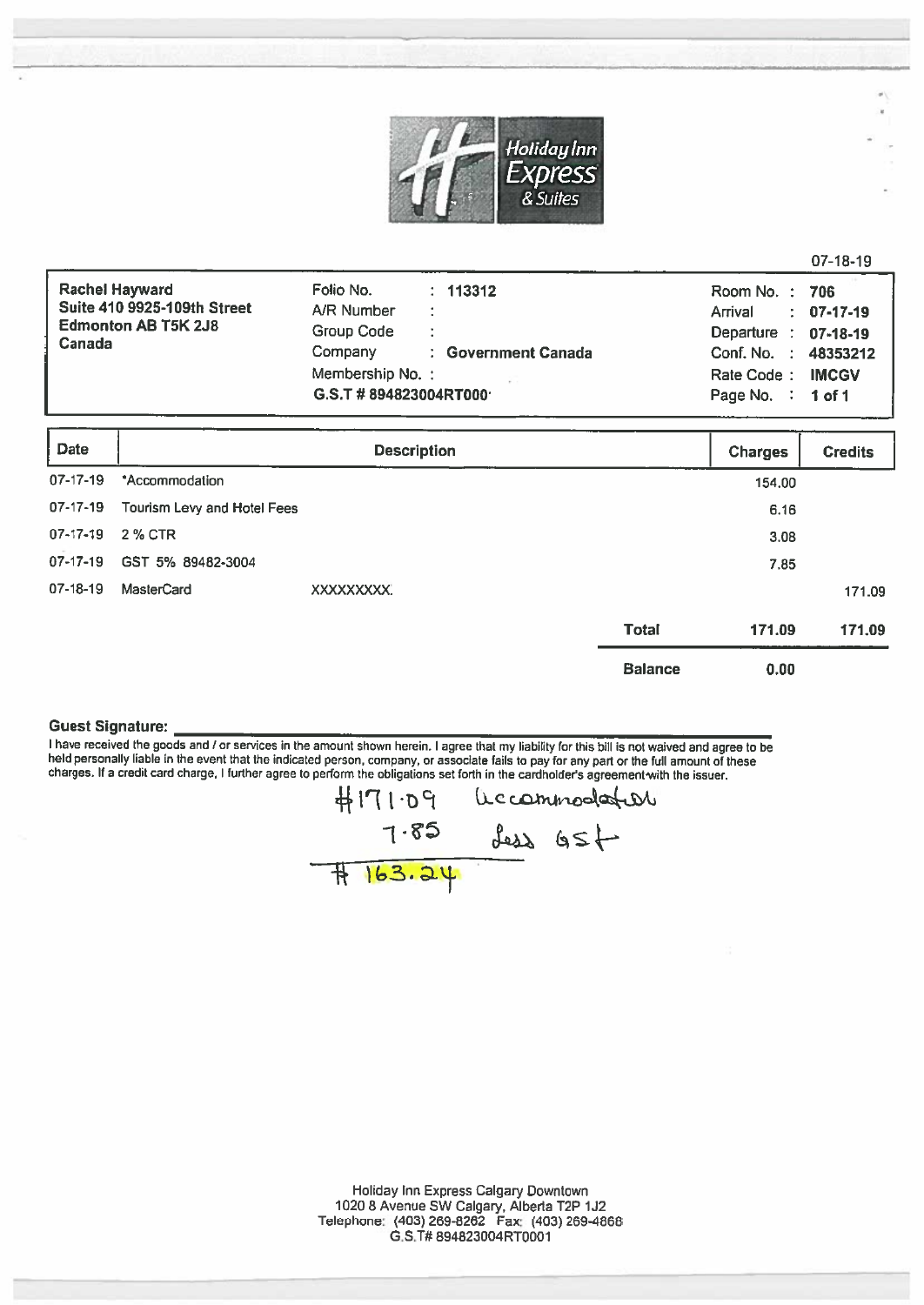#### Office of the Information and Privacy Commissioner of Alberta Rachel Hayward. Director- Compliance & Special Investigations Expenses Processed August 1, 2019- September 30, 2019

### Travel Expenses

| .<br><b>Date Expenses</b><br><b>Incurred</b> | <b>Destination</b> | <b>Description/Rationale</b>        | Transportation. <sup>1</sup> |        | <b>Accommodation</b> |  | Per Diems <sup>2</sup><br>(no receipts) | <b>Meals</b><br>(with<br>receipts) | Other <sup>3</sup> | <b>Total</b> |
|----------------------------------------------|--------------------|-------------------------------------|------------------------------|--------|----------------------|--|-----------------------------------------|------------------------------------|--------------------|--------------|
| <b>Aug 12</b>                                | Edmonton, AB       | Parking-meeting with Alberta Health |                              |        |                      |  |                                         |                                    | 17.15 S            | 17.15        |
| Sept 19                                      | Red Deer, AB       | Presented at conference             |                              | 151.02 |                      |  | 11.05                                   |                                    | 2.86               | 164.93       |
| <b>Total</b>                                 |                    |                                     |                              | 151.02 |                      |  | 11.05                                   |                                    | 20.01              | 182.08       |

# $1$ Transportation includes: airfare, mileage, rental vehicle, Red Arrow

<sup>2</sup> Where receipts are not provided, Government of Alberta approved per diem meal rates and dally incidental rates are claimed.

<sup>3</sup>"Other" includes taxis, parking, telephone long distance, gas and other sundry travel costs supported by receipts.

## Hospitality/Working Session Expenses

| Date Expenses<br><b>incurred</b> | ____<br><b>Description/Rationale</b> | <b>Hospitality</b> | <b>Working</b><br><b>Session</b> | <b>Total</b>  |
|----------------------------------|--------------------------------------|--------------------|----------------------------------|---------------|
| Total                            |                                      | --------           |                                  |               |
| <b>Total Expenses</b>            |                                      |                    |                                  | 182.08<br>___ |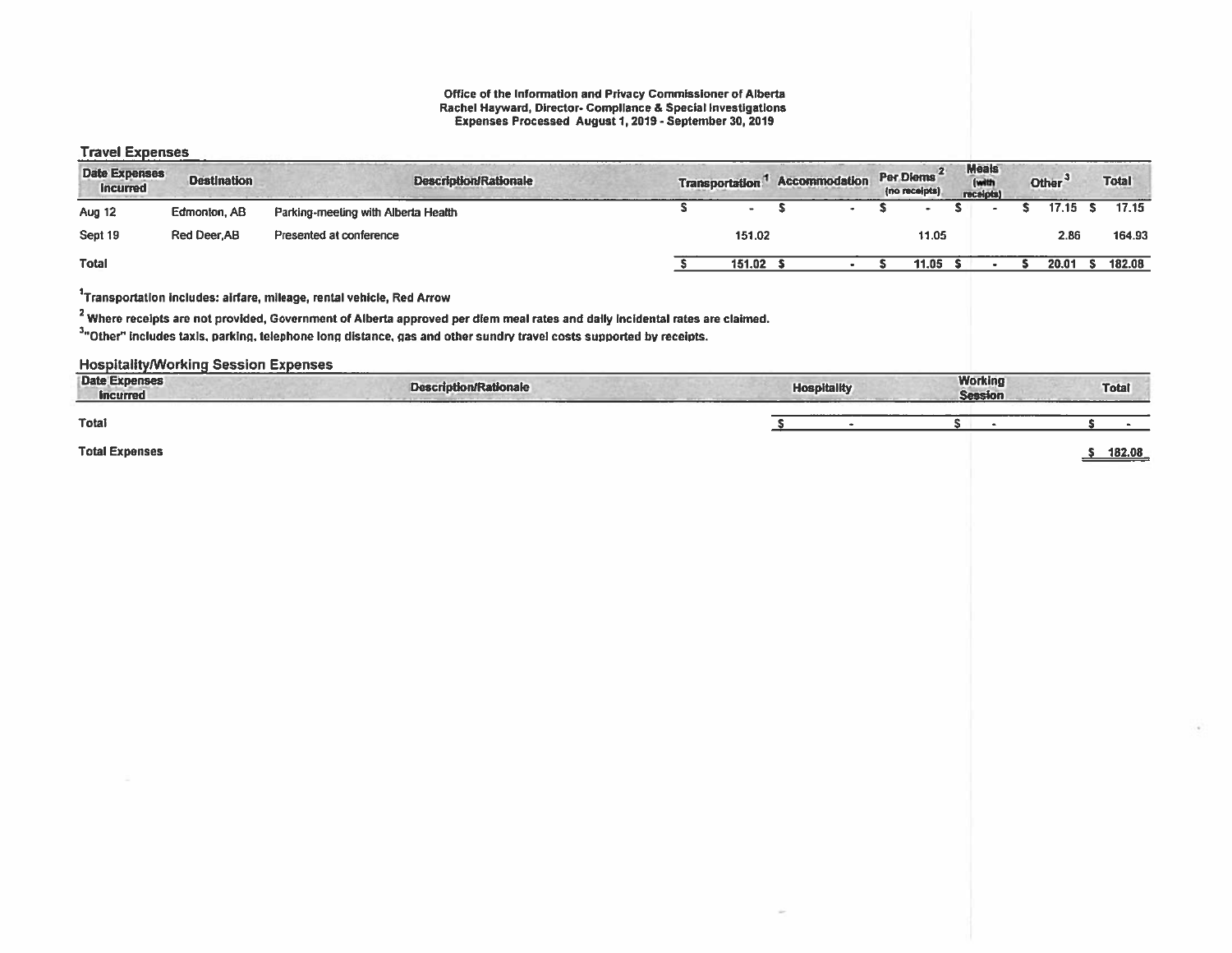THIS SIDE UP IN THE PLACE ON DASH THIS SIDE UP PLACE ON DASH THIS SIDE UP  $\mathfrak{s}^{\vee}$ City of Red Deer Thank You PS Display on Dashboard TIME OF EXPIRY 99/11/2019 4 Entry Fee Paid US/11/2019  $$3.00$ 08:47 Mastercard **ILEAU DE BORD<br>ISIBLE PLACER SUR LE TABLEAU DE BORD**<br>CE CÔTÉ VISIBLE Ticket # **PLACER SUR LE TABLEAU DE BORD<br>CE CÔTÉ VISIBLE** #3.00  $\frac{14}{3.86}$  tess  $45 + 3 = 14$ 

 $\bar{R}$ 

Ñ.

 $\vec{u}$ 

W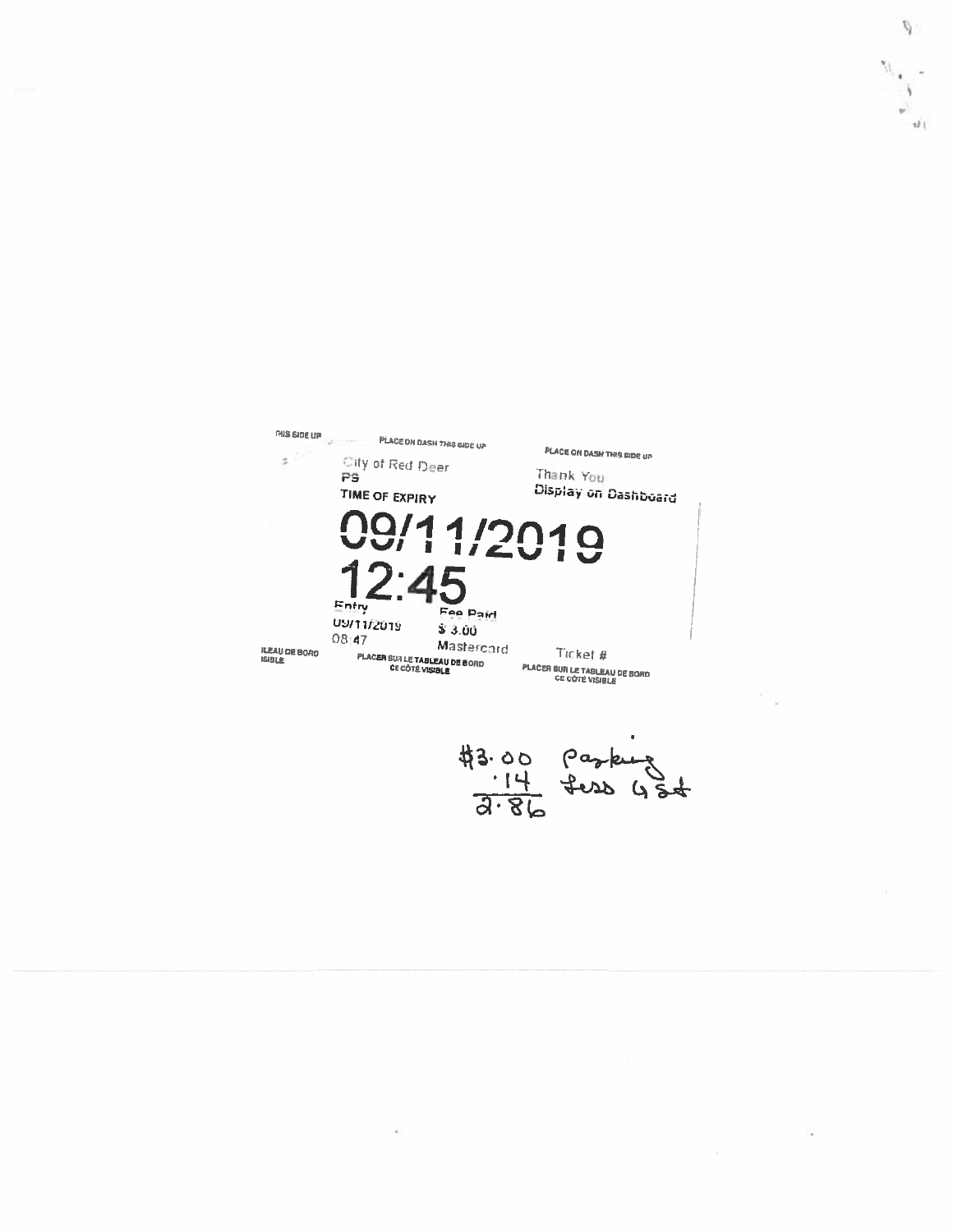**INSERT THIS END UP** 120819 88:85 81 LTB PLACE 10129592 88/12/19 18:28 C1 PAID: 5 18.80 #18.00 parking Rachel meeting with Glb+ta Health Paking, **MARINE**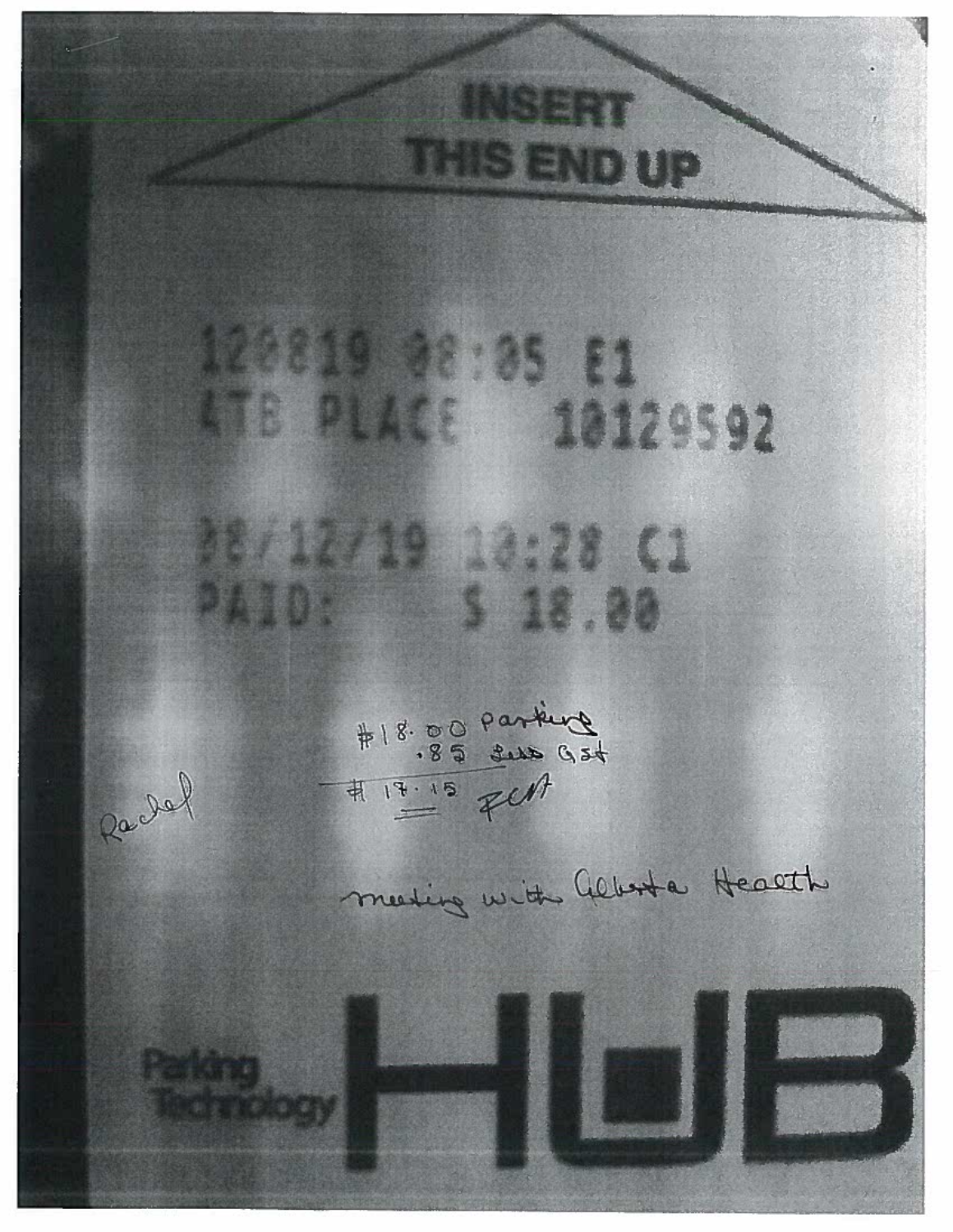### Office of the Information and Privacy Commissioner of Alberta Rachel Hayward, Director- Compliance & Special Investigations Expenses Processed October 1, 2019- November 30, 2019

## Travel Expenses

| <b>Date Expenses</b><br><b>Incurred</b> | <b>Destination</b> | <b>Description/Rationale</b> | <b>Transportation</b> |               | <b>Accommodation</b> |  | Per Diems <sup>2</sup><br>(no receipts) | Meals<br>(with<br>receipts) | Other <sup>3</sup> | <b>Total</b> |
|-----------------------------------------|--------------------|------------------------------|-----------------------|---------------|----------------------|--|-----------------------------------------|-----------------------------|--------------------|--------------|
| Oct-19                                  | Edmonton, AB       | Meeting at the courthouse    |                       | $\rightarrow$ |                      |  |                                         |                             | 41.33 S            | 41.33        |
| <b>Nov 28</b>                           | Edmonton, AB       | <b>Presentation at NAIT</b>  |                       |               |                      |  |                                         |                             | 7.00               | 7.00         |
| Total                                   |                    |                              |                       |               |                      |  |                                         |                             | 48.33              | 48.33        |

# 1Transportation includes: airfare, mileage, rental vehicle, Red Arrow

<sup>2</sup> Where receipts are not provided, Government of Alberta approved per diem meal rates and daily incidental rates are claimed.

 $3$ "Other" includes taxis, parking, telephone long distance, gas and other sundry travel costs supported by receipts.

## Hospitalitylworking Session Expenses

| ________<br><b>Date Expenses</b><br><b>Incurred</b> | <b>Description/Rationale</b><br>------- | <b>Hospitality</b> |  |  | <b>Working</b><br><b>Session</b> |         | <b>Total</b> |
|-----------------------------------------------------|-----------------------------------------|--------------------|--|--|----------------------------------|---------|--------------|
| <b>Total</b>                                        |                                         |                    |  |  |                                  | _______ |              |
| <b>Total Expenses</b>                               |                                         |                    |  |  |                                  |         | 48.33        |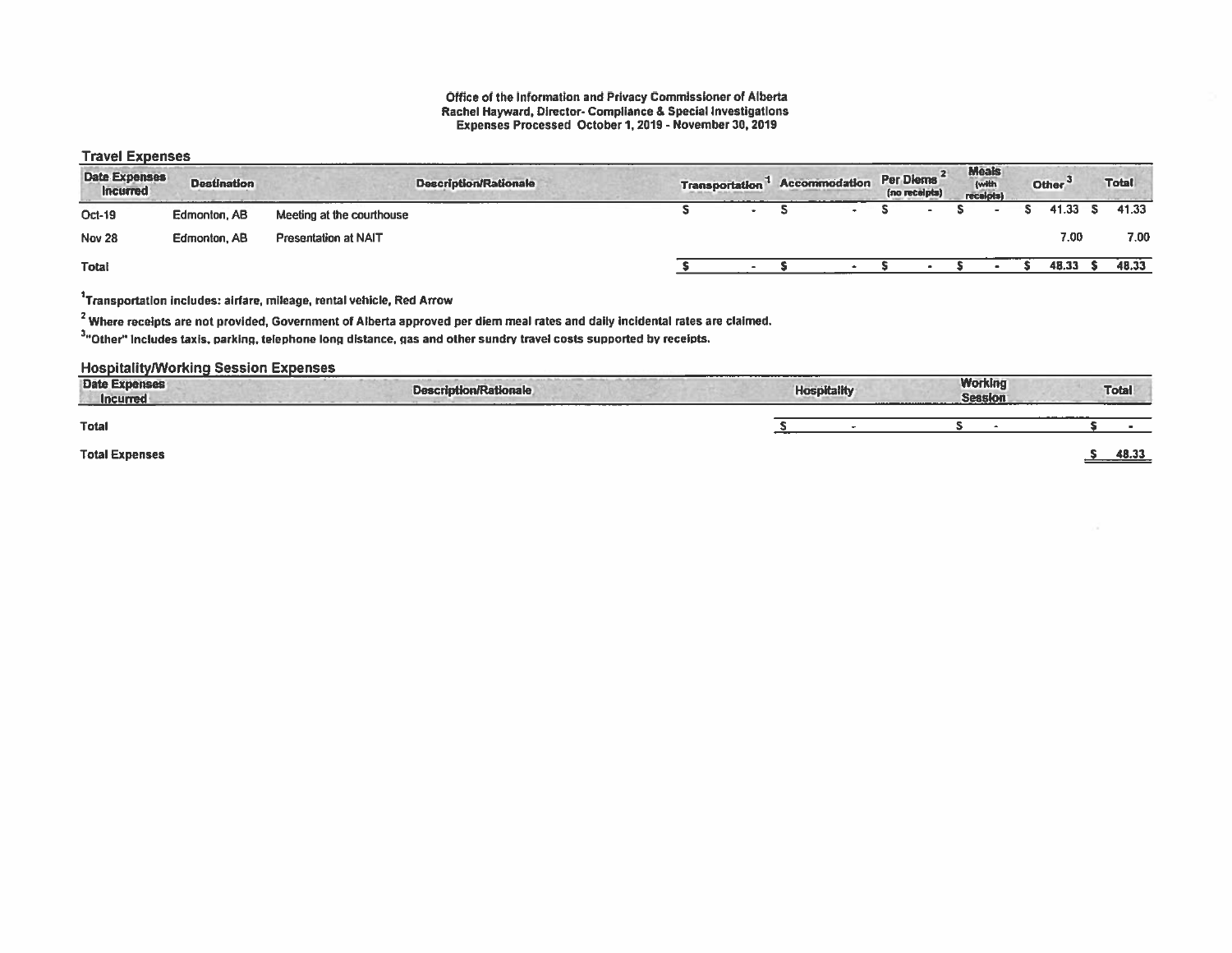

Ŋ

 $\sim$ 

 $\sim$   $\sim$  $\begin{array}{cc}\n\bullet & \bullet \\
\text{H7.00} & \text{bus} & \text{bvec}\n\end{array}$ Travel to ard from NAIT pr breach

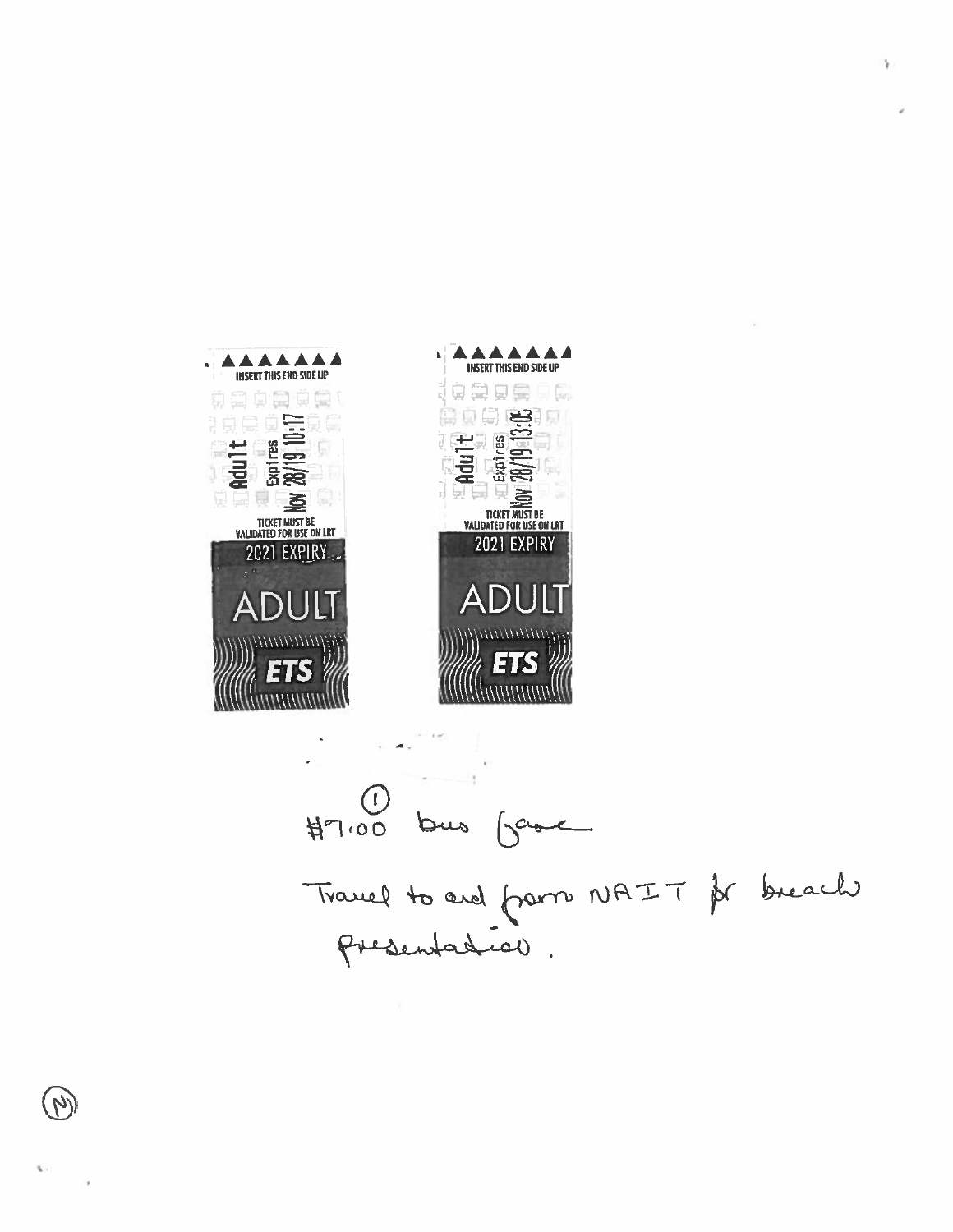|                                  | OFFICE OF THE INFORMATION & PRIVACY COMM | <b>DATE</b><br>33943672                 |                                                                                                                |
|----------------------------------|------------------------------------------|-----------------------------------------|----------------------------------------------------------------------------------------------------------------|
| ACCT.<br>liD                     | DIV.<br>ID                               | <b>TIME</b>                             | ILA DE LA TANA DI ALTERNA DE LA TANA DE LA TANA DE LA TANA DE LA TANA DE LA TANA DE LA TANÀ DE LA TANÀ DE LA T |
| <b>CUENT</b><br><b>DATA</b>      | Inote                                    |                                         | н<br>н<br>M<br>AM.<br><b>PM</b><br>M                                                                           |
| FROM()                           |                                          | FARE                                    |                                                                                                                |
| סדו                              |                                          |                                         |                                                                                                                |
| <b>CUSTOMER</b><br><b>I</b> NAME | <b>DRIVER</b><br>INO.                    | <b>GRATUITY</b>                         |                                                                                                                |
| GST<br>NO.                       | <b>JNIT</b><br>INO.                      | <b>TOTAL</b>                            |                                                                                                                |
|                                  |                                          | æ<br><b>EDMONTON TAXI SERVICE GROUP</b> | <b>IMPORTANT: PLEASE PRINT INSIDE BLACK BOXES</b>                                                              |



413.40<br>2.07 dess 636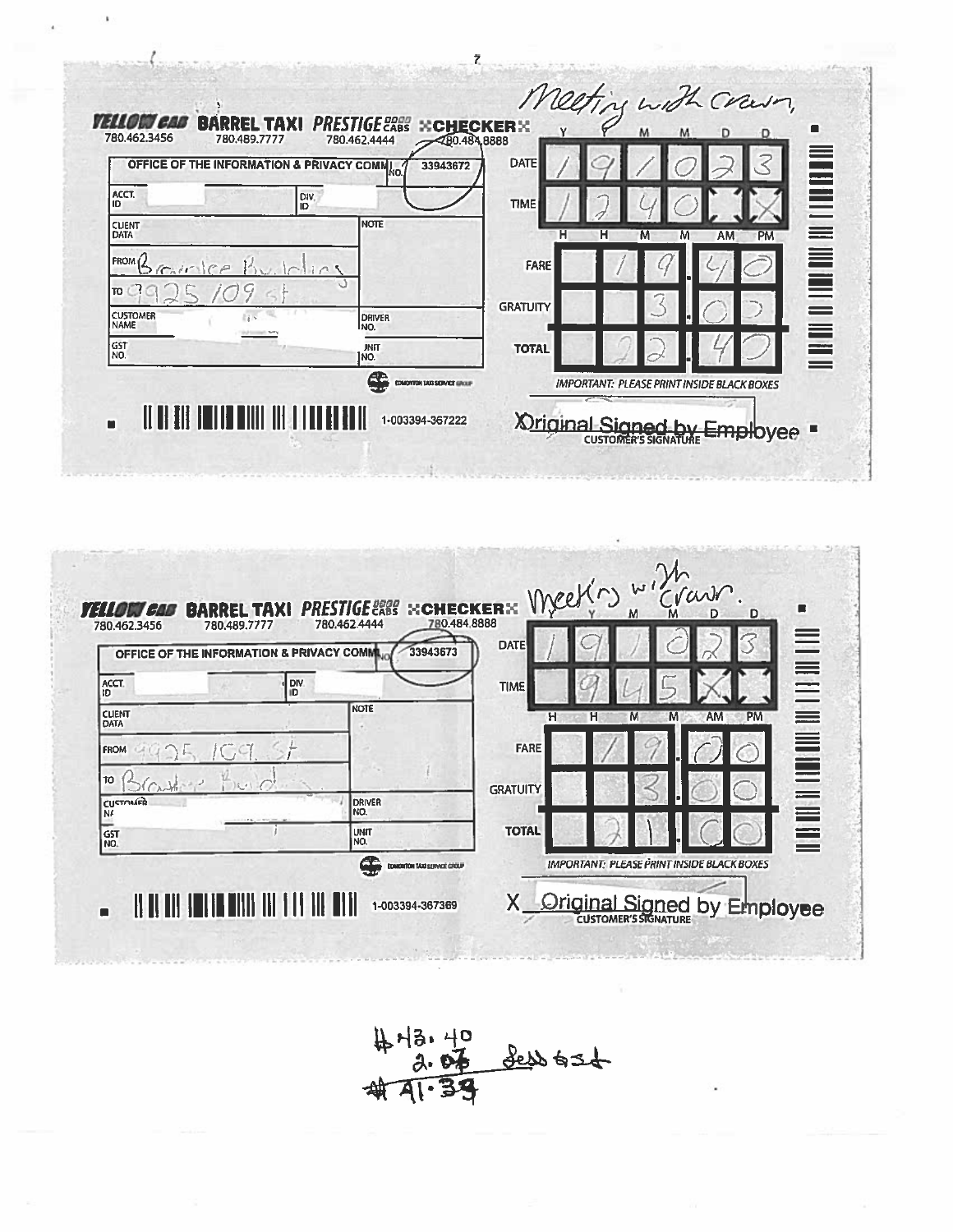### Office of the Information and Privacy Commissioner of Alberta Rachel Hayward, Director- Compliance & Special Investigations Expenses Processed February 1, 2020 - March 31, 2020

Travel Expenses

| <b>Date Expenses</b><br>Incurred | <b>Destination</b> | <b>Description/Rationale</b>                    | <b>Transportation</b> |           |  |        |  |  |         |       |  |  |  |  | Accommodation | Per Diems <sup>2</sup><br>(no receipts) | <b>Meals</b><br>(with<br>receipts) |  | Other <sup>3</sup> | <b>Total</b> |
|----------------------------------|--------------------|-------------------------------------------------|-----------------------|-----------|--|--------|--|--|---------|-------|--|--|--|--|---------------|-----------------------------------------|------------------------------------|--|--------------------|--------------|
| Jan 27                           | Edmonton, AB       | --------<br>Parking-meeting with Alberta Health |                       | $\bullet$ |  | $\sim$ |  |  | 17.15 S | 17.15 |  |  |  |  |               |                                         |                                    |  |                    |              |
| <b>Total</b>                     |                    |                                                 |                       |           |  |        |  |  | 17.15   | 17.15 |  |  |  |  |               |                                         |                                    |  |                    |              |

1Transportation includes: airfare, mileage, rental vehicle, Red Arrow

<sup>2</sup> Where receipts are not provided, Government of Alberta approved per diem meal rates and daily incidental rates are claimed.

3. Other" includes taxis, parking, telephone long distance, gas and other sundry travel costs supported by receipts.

### Hospitalitylworking Session Expenses

| --------<br><b>Date Expenses</b><br>Incurred | ---------<br><b>Description/Rationale</b><br>____ | <b>Hospitality</b> | <b>Working</b><br><b>Session</b> | Total |
|----------------------------------------------|---------------------------------------------------|--------------------|----------------------------------|-------|
| <b>Total</b>                                 |                                                   |                    |                                  |       |
| <b>Total Expenses</b>                        |                                                   |                    |                                  | 17.15 |